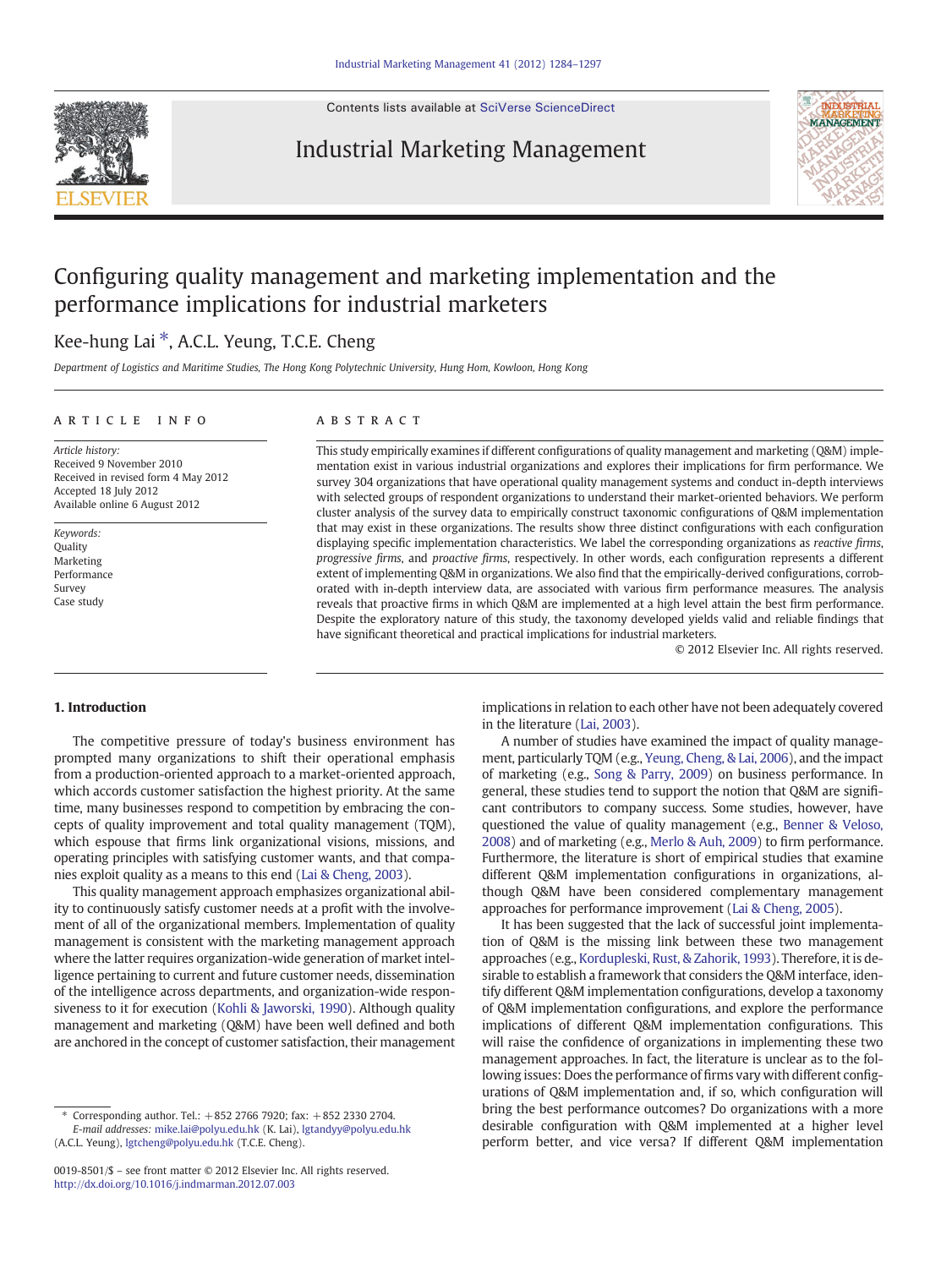configurations do exist in practice, then it will be useful to understand what characteristics each configuration possesses and specifically how they are associated with firm performance.

While a considerable number of studies have investigated either the quality management–performance relationship or the marketing– performance relationship, there is a serious lack of studies examining the two management approaches collectively focusing on Q&M implementation configurations and their associated performance implications. Today's business environment is characterized by diverse customer needs and rapid market changes, which present huge challenges to many businesses in managing their operations. Research linking internal operating processes and market needs is emerging in industrial marketing [\(Nath, Nachiappan, & Ramanathan, 2010\)](#page--1-0) and operations management [\(Chintagunta & Desai, 2009](#page--1-0)). There is an urgent need for more studies to address the new challenges of quality management, particularly when firms are striving to meet rapidly changing market requirements [\(Schroeder, Linderman, & Zhang,](#page--1-0) [2005](#page--1-0)) and industrial relationships. We conduct this study with a view to shedding light on the questions of whether different Q&M implementation configurations exist in organizations and how different configurations are related to firm performance. We also seek to explore the managerial implications of our research findings for industrial marketers.

#### 2. Theoretical framework

#### 2.1. Quality management

Quality is an abstract concept that is related to the desire of individuals involved in a transaction. Quality management in organizations emphasizes satisfaction of customer needs and wants. One important point to note about the meaning of quality is the multidimensional nature of the concept [\(Flynn, Schroeder, & Sakakibara, 1994](#page--1-0)). [Reeves and](#page--1-0) [Bednar \(1994\)](#page--1-0) point out that no one definition of quality is best in every situation with respect to measurement, generalizability, usefulness to management, and relevance to customers. The multidimensional nature of quality is also evident in the works of [Garvin \(1984, 1987\),](#page--1-0) in which he proposes five bases and eight dimensions of quality, respectively. Indeed, a consensus of the concept of quality is important to drive performance, without which organizational directions might be obscured and efforts to improve quality compromised [\(Tatikonda &](#page--1-0) [Montoya-Weiss, 2001](#page--1-0)). To direct employees' efforts toward the goal of customer satisfaction, a common understanding of the term "quality" is required ([Lai, Cheng, & Yeung, 2005](#page--1-0)). Viewed from this perspective, quality has become a critical strategic issue rather than an operational one. Many organizations have employed quality management systems such as ISO 9000 and some have even taken a step forward by using such systems to link quality improvement and satisfaction of customer needs within a quality management framework [\(Yeung, Cheng, & Lai,](#page--1-0) [2005](#page--1-0)). In essence, what a quality management system emphasizes is organizational ability to satisfy customer needs precisely and profitably that involves all of the members of the organization. The desire to excel in the competitive marketplace that requires organizational flexibility and responsiveness to satisfy customer needs gives rise to the popular approach of quality management.

#### 2.2. Marketing

Today's customers expect an increasingly higher level of product/ service quality than ever before because they have more choices and possess better knowledge about product/service offerings. The challenge for any business to remain competitive is to determine what customers want and whether they are satisfied with the business' products/services [\(Almquist & Lee, 2009](#page--1-0)), which is the underlying philosophy of marketing. The marketing concept centers on the management of the market "exchange" between the customer and the organization. For decades, the marketing concept has been the core of practicing marketing ([Uslay, Morgan, & Sheth, 2009\)](#page--1-0). The marketing concept suggests that the long-term purpose of a firm is to satisfy customer needs for the purpose of maximizing corporate profits [\(Homburg, Wieseke, & Bornemann, 2009\)](#page--1-0). It requires firms to take a proactive attitude in doing business and to be responsive to customer needs and market changes. It helps organizations achieve exchangedetermined goals more effectively ([Houston, 1986\)](#page--1-0). In contrast to the sales concept, which is short-term with a focus on the selling process, the marketing concept is strategically oriented toward longterm customer satisfaction, rather than sales volume, as the key to prof-itability ([Homburg, Jensen, & Krohmer, 2008\)](#page--1-0). A general belief is that firms that are better equipped to respond to market requirements and to anticipate changing conditions are expected to enjoy sustainable competitive advantage and superior profitability. This view on the value of marketing capabilities to firm performance has been consistently substantiated with empirical evidence [\(Morgan, Vorhies, &](#page--1-0) [Mason, 2009\)](#page--1-0). As the development of marketing capabilities requires organization-wide generation of market intelligence, dissemination of the intelligence across functional units as well as responsiveness to it, this study defines marketing implementation as market orientation following the conception of marketing implementation by [Kohli and](#page--1-0) [Jaworski \(1990\).](#page--1-0)

#### 2.3. Configuring Q&M implementation and industrial marketing

Configuration theorists have long maintained that operational strategy is central to organizational outcomes [\(Chandler, 1962\)](#page--1-0). Configuration of the organizational characteristics of a business can be viewed as a desirable state leading to superior performance ([Schulte, Ostroff,](#page--1-0) [Shmulyian, & Kinicki, 2009\)](#page--1-0). It has been argued that, in firms, certain elements of strategy, structure, and process tend to cluster together to form configurations, which are critical organizational characteristics that commonly occur together and which support firms in pursuit of their strategic goals [\(Doty, Glick, & Huber, 1993\)](#page--1-0). In the marketing literature, researchers are paying increasing attention to the configurations of marketing activities in practice [\(Homburg et al., 2008; Vorhies &](#page--1-0) [Morgan, 2003\)](#page--1-0). We have seen increasing numbers of industrial marketing researchers using the configuration approach to explain organizational configurations for marketing management. For instance, [Gebauer \(2008\)](#page--1-0) identifies four service strategies, namely after-sales service providers, customer support providers, outsourcing partners, and development partners, in product manufacturing companies by exploring environment-strategy configurations using cluster analysis. To understand how subcontractors in the steel and metalworking industry can effectively upgrade their customer value offerings, [Matthyssens,](#page--1-0) [Vandenbempt, and Weyns \(2009\)](#page--1-0) identify the "ideal" value-added market positions and relate these to specific competence configurations with respect to processes and systems, assets, knowledge and capabilities, as well as culture and organizations. Using qualitative methodology and interview data, [Biemans, Brencic, and Malshe \(2010\)](#page--1-0) develop a dynamic, evolutionary spectrum of four B2B marketing–sales interface configurations, namely hidden marketing, sales-driven marketing, living apart together, and marketing–sales integration.

Their studies seem to suggest an increasing trend toward using the configuration approach to understand marketing's interface with other functions of a firm such as quality management. This development illuminates the importance of empirically uncovering and showing the existence of certain theory-driven organizational configurations such as Q&M implementation and establishing their relationships with performance in industrial marketing research. Indeed, design of organizational configurations for implementing management practices has long been a popular research topic (e.g., [Short, Payne, &](#page--1-0) [Ketchen, 2008; Wong, Lai, & Cheng, 2009](#page--1-0)). From the contingency perspective, [Burton, Lauridsen, and Obel \(2002\)](#page--1-0) develop and empirically test a multicontingency model for strategic organizational design.